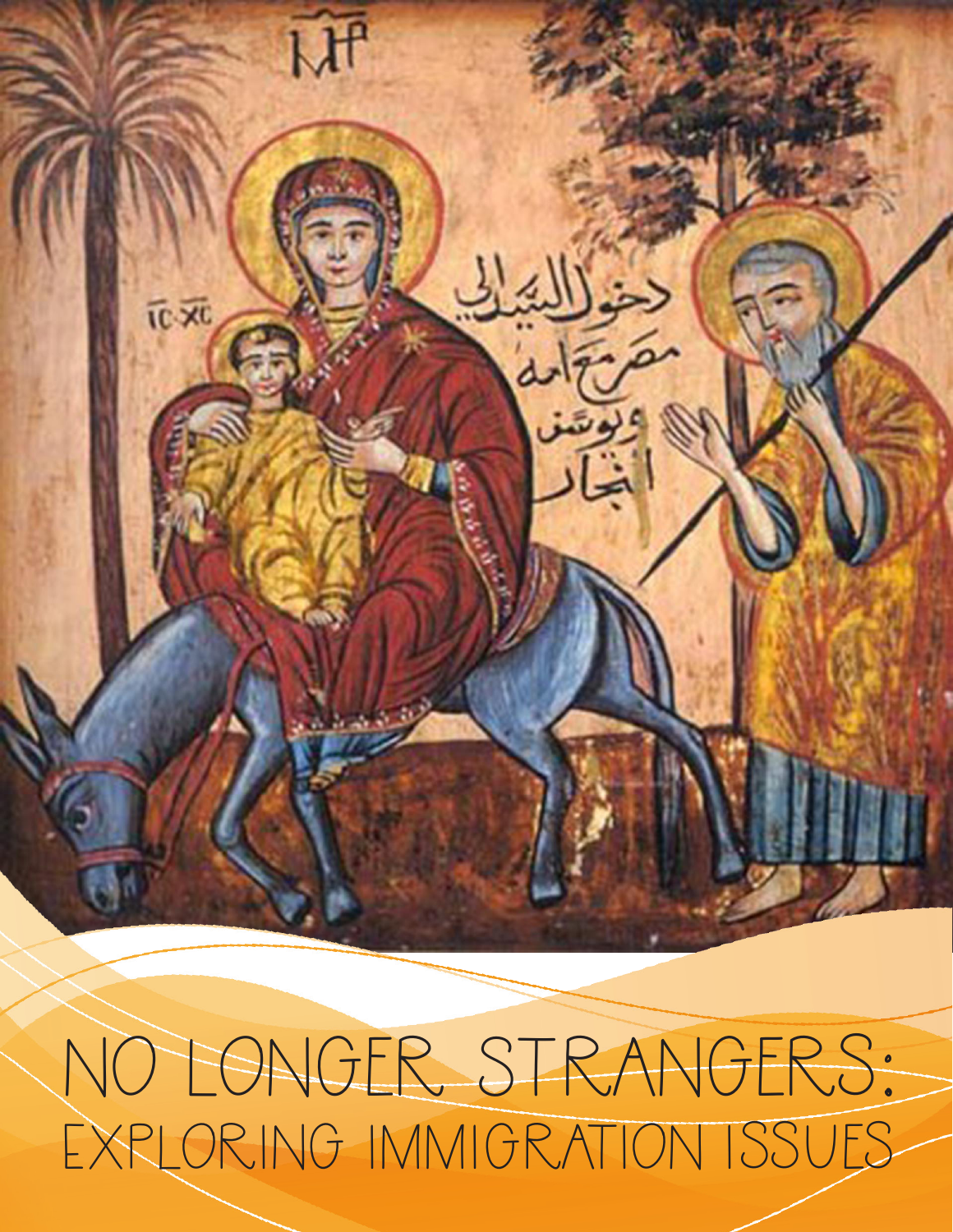Immigration is a complex and controversial issue with no easy answers. It relates to political notions such as territorial sovereignty, economic growth, and cultural identity, but it also relates to Christian principles such as hospitality, compassion, and the value of family relations. As Christians, we must not shy away from discussing immigration. We are called to think and talk about it, in our homes, with our friends, and in our churches. Adult forums or formation classes should be places where we can address difficult issues and exchange opinions with love and respect.

This resource can be used for personal study or group discussions. It is designed to encourage prayerful reflection and respectful discussion about migration/immigration issues through the lens of scripture and shared Christian values. We encourage you to open your study with prayer and read one or more of the scripture passages about migration/immigration (some suggestions are included in this resource). We have included a list of questions so that you can reflect, consider opposing viewpoints, and discuss the issue with others with civility and respect. For a full list of resources, please visit www.VenAdelante.org/NoStrangers.

"So then you are no longer strangers and aliens, but you are citizens with the saints and also members of the household of God, built upon the foundation of the apostles and prophets, with Christ Jesus himself as the cornerstone." —Ephesians 2:19-20

## Scriptures on Hospitality / How to Treat the Stranger

Genesis 18:1-10 Abraham welcomes three messengers and is promised a son

Leviticus 19:33-34 Treat the alien as the citizen

Deuteronomy 24:14-15 Do not withhold wages, whether Israelites or aliens

John 4:1-30 Jesus talks to a Samaritan woman

Romans 12:9-13 Extend hospitality to strangers

Ephesians 2:15-20 You are no longer strangers and aliens

#### Hebrews 13:1-3 Do not neglect to show hospitality to strangers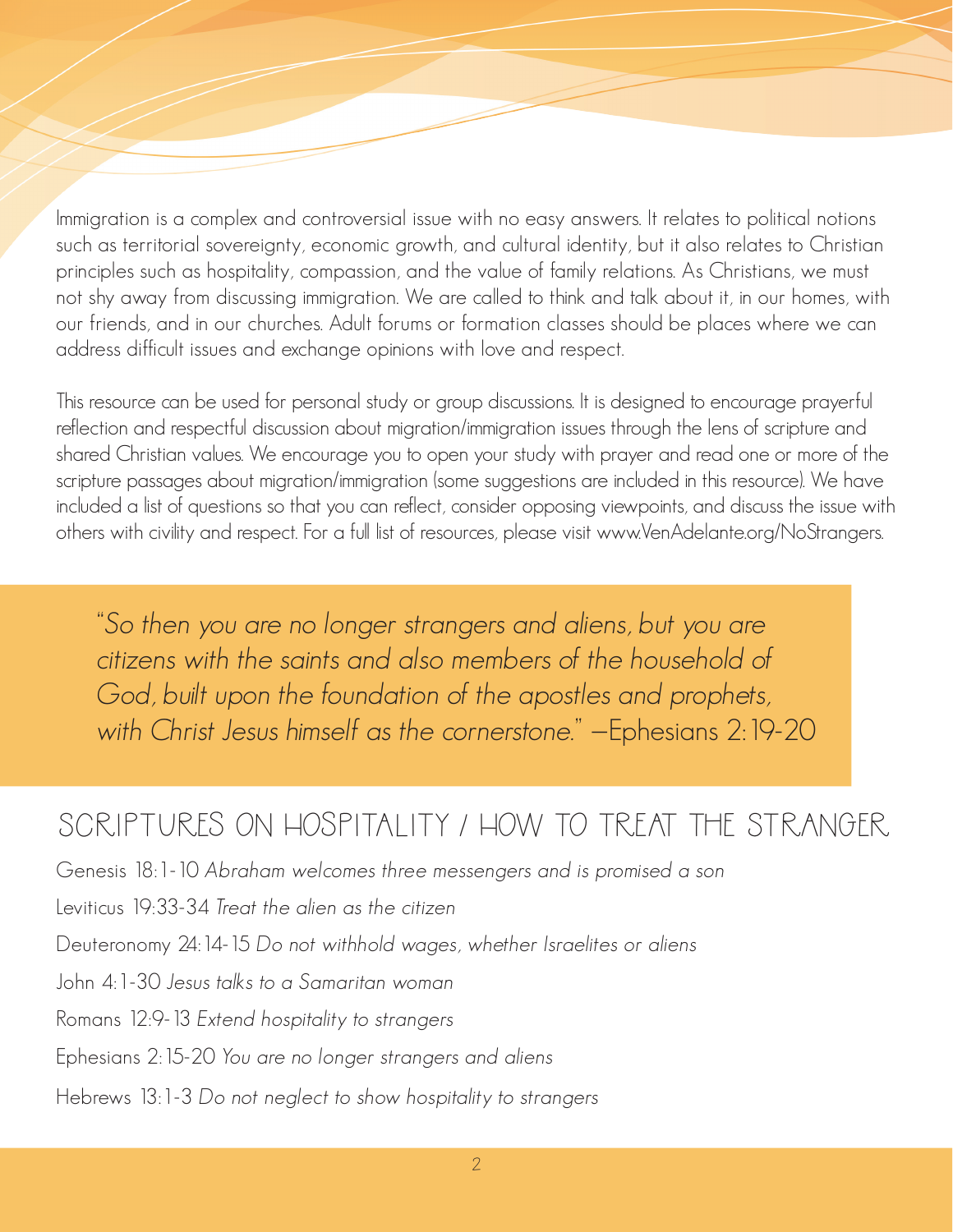# Questions for Group Discussion / Personal Study

Talking about immigration involves discussing concepts that seem to be at odds, such as the basic right to protect ourselves and the biblical mandate to welcome the stranger. Sections 1 and 2 discuss some of these contradictions, sometimes in the light of scripture. Section 3 challenges some commonly held notions about immigration, such as the idea that we are all children of immigrants who came to the U.S. willingly; it also invites a view of migration beyond the southern U.S. border. Section 4 focuses on personal and institutional experiences around welcoming immigrants and talking with others about immigration.

#### SECTION 1: THE NEED FOR PROTECTION

- a. The poet Robert Frost wrote, "Good fences make good neighbors." What do you think this phrase means? Can you think of examples that illustrate and/or negate this phrase?
- b. As many as 8 million Americans live today in gated communities. Have you ever considered living in one? What could make gated communities a good or a bad idea?
- c. Several scriptures in the Old Testament talk about the importance of walls and watchtowers as a form of protection. For example, Proverbs 25:28 states that "like a city breached, without walls, is one who lacks self-control." What are some of the ways we act to protect ourselves, our families, and our nation?
- d. In the New Testament, walls are sometimes seen as barriers that divide rather than protect. Consider Ephesians 2:14, in which Paul states that Jesus "has broken down the dividing wall, that is, the hostility [between Jews and Gentiles]." Does this scripture undermine the value of walls? Explain.

#### Examples of Migrations in the Scriptures

Genesis 37:12-36 Joseph is sold as a slave and ends up in Egypt

Exodus 5-14 Moses leads the people of Israel out of Egypt

Ruth 1 Ruth accompanies her mother-in-law to Judah

Nehemiah 2 Nehemiah is allowed to return to Jerusalem to rebuild the walls

Daniel 1-3 Daniel and his friends are sent to Babylon

Matthew 2:13-5 The Holy Family flees to Egypt to find refuge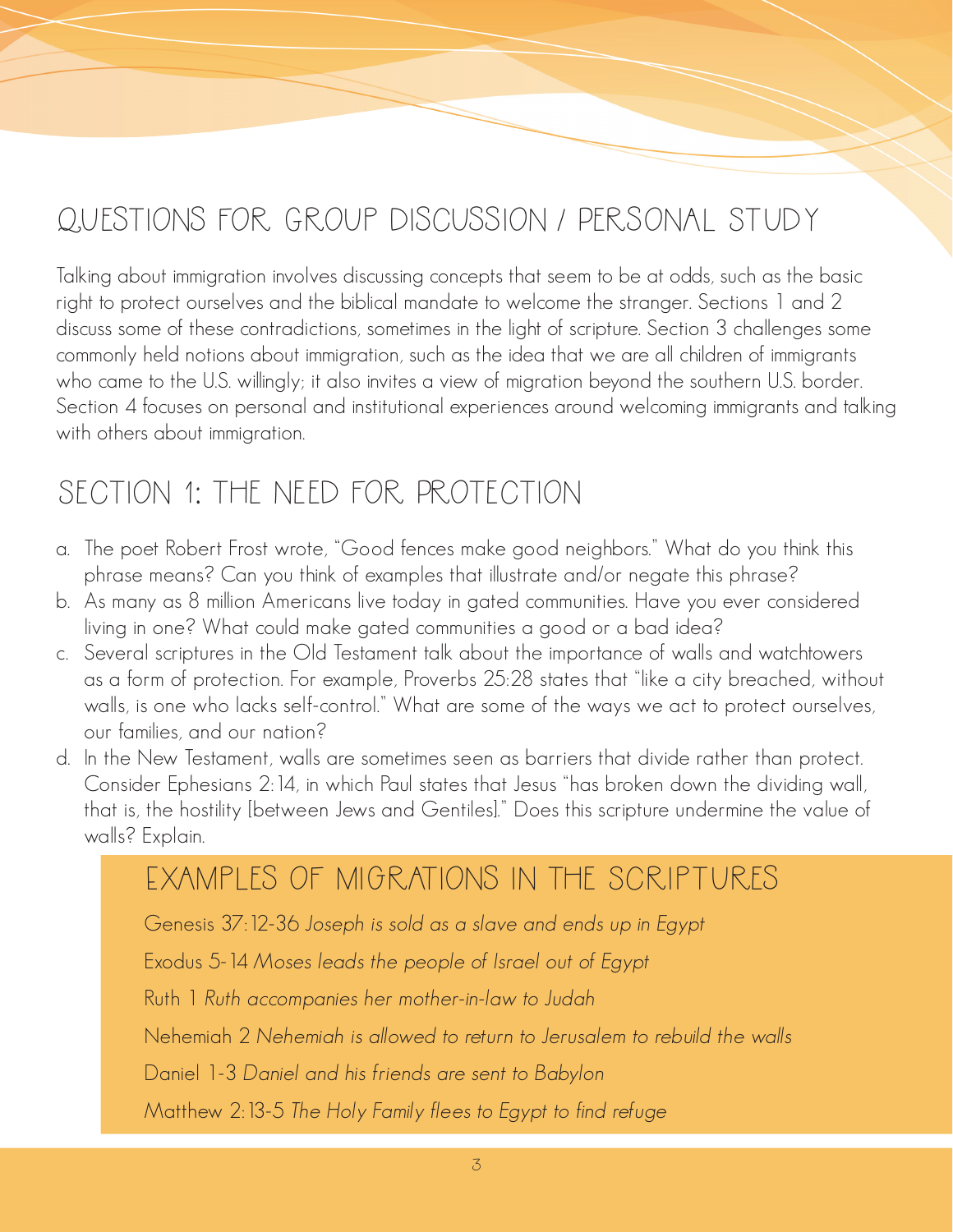# SECTION 2: REACHING OUT TO THOSE WHO ARE DIFFERENT

- a. Have there been times when you felt like an outsider, a stranger, or a fish out of water? Describe what happened.
- b. Have there been times when you received a stranger? What did you say or do? How was that experience?
- c. Have you ever visited a foreign country? Have you ever been received by foreigners in their homes? How was that experience?
- d. From the episode of the Woman at the Well (John 4:1-10) to the healing of the Centurion's Servant (Luke 7:1-10), the gospels present Jesus as someone who seems interested in reaching out to those who are different—including people who were at the time feared or despised. How can we balance the need for protection with Jesus' example in reaching out to those who are different?
- e. Do you think there are similarities between today's immigrants and other racial, religious, or cultural groups that have been discriminated against in the past? Explain.

### SECTION 3: MIGRATION

- a. Name some biblical examples of personal, family, or communal migrations. (Some examples are listed on page 3). Why did they migrate? Where did they go? How were they received?
- b. Except for Native Americans, in the U.S. we all descend from people who came to this country in recent times. Do you know where your ancestors come from? What circumstances inspired or forced them to migrate? Did they feel welcome when they arrived?
- c. About 12.5 million Africans were forced to come to the U.S. as slaves. Entire economies often depended on their forced labor—from agriculture, manufacturing, and construction to their work as domestic servants. How does that reality shed light on our understanding of immigration?
- d. Do you think there are similarities between the long struggle of African Americans for civil rights and the situation of those who have come more recently as undocumented immigrants? Explain.
- e. We tend to think about migration as a U.S. problem that happens on our southern border, yet migration is a global issue. For example, since war broke out in Syria and other countries, millions of refugees have fled to other countries for safety; similarly, the current crisis of Venezuela is forcing millions to emigrate. What do you know about other countries' response to migration crises?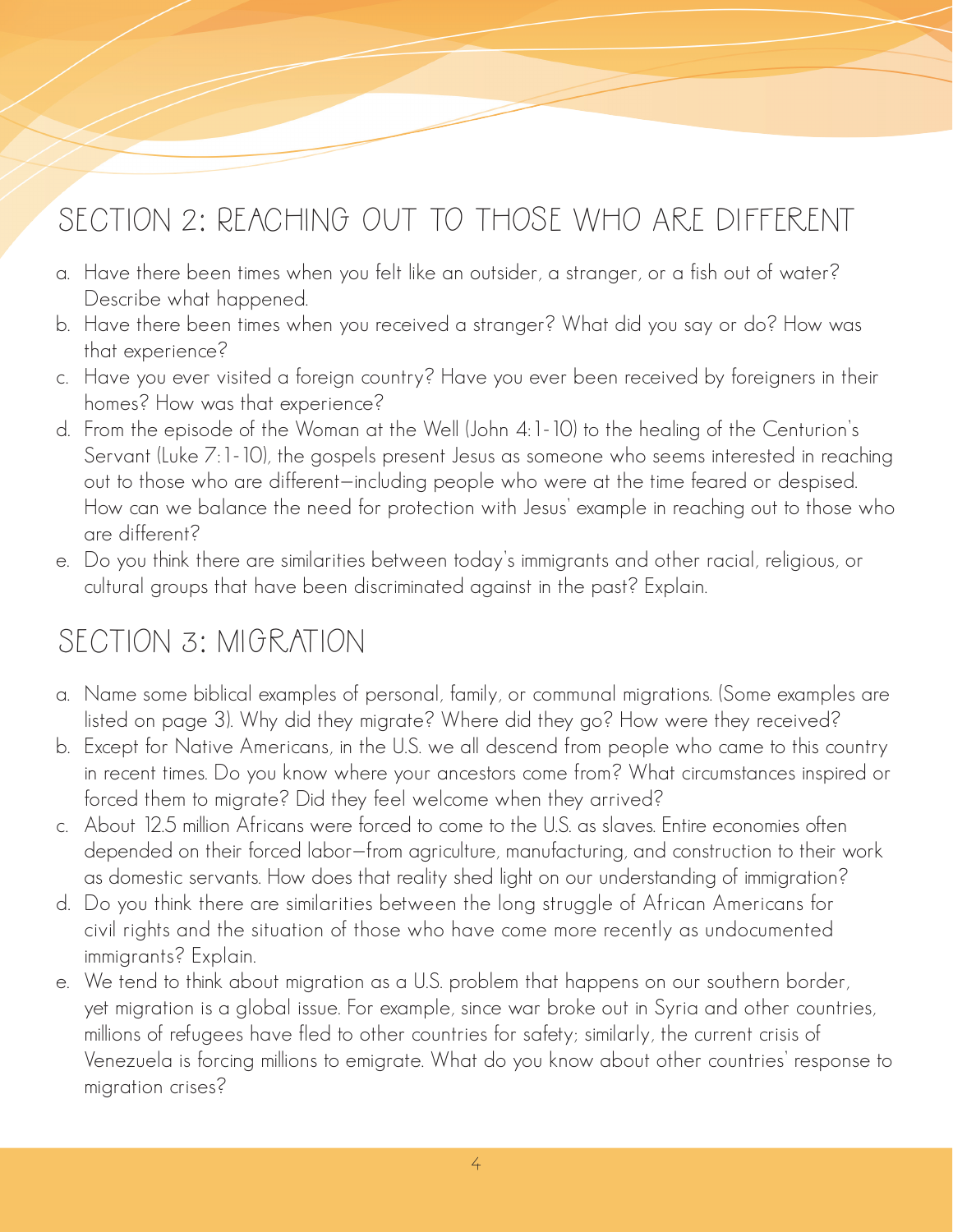- f. Some political leaders have expressed profound concern about the influx of refugees in Europe. The prime minister of Hungary, for example, has expressed fear that if Muslim immigrants are allowed in, Europe will no longer be Christian. What do you make of that statement?
- g. We tend to emphasize successful migrations; many migrants and refugees have stated that they felt guided or protected by a higher power on their journeys. Yet there are many stories of migrants who end up returning home, are deported, or even die before reaching their destination. According to a story in USA Today, the remains of at least 2,832 migrants have been found in southern Arizona since 2001. What do you make of these sobering stories?

#### Section 4: Talking and Acting around Migration/ Immigration Issues

- a. Have you ever met people who were recent immigrants to this country? Have you ever received an immigrant in your home? Describe your interactions or experiences.
- b. Are there examples in your local community of people or organizations who have opened their doors to immigrants and/or refugees? Describe.
- c. How does your local church or diocese remember refugees and immigrants? Are they mentioned, for example, during the Prayers of the People, or is immigration a topic in sermons or formation programs? What actions has your local church taken to raise awareness about immigration or to support immigrants and refugees? Can you think of opportunities to do so?
- d. We live at a time of polarized disagreement around immigration and other issues. Do you think it's possible, despite having different philosophical positions, to find common ground on specific, practical issues? Can you think of any examples?
- e. Have you ever talked with a friend or neighbor about immigration? What did you say? Was there anything said that gave you a new perspective on the issue? Would you do it again?
- f. Facebook and Twitter are two of the media where people read and send messages about immigration and other controversial issues, sometimes reposting or retweeting stories that are inaccurate or using language or images that seem intended to exaggerate, ridicule, or insult. What is your opinion on the value of using social media to discuss controversial issues? Have you ever challenged the accuracy or the tone of something posted by someone? If so, how was that experience?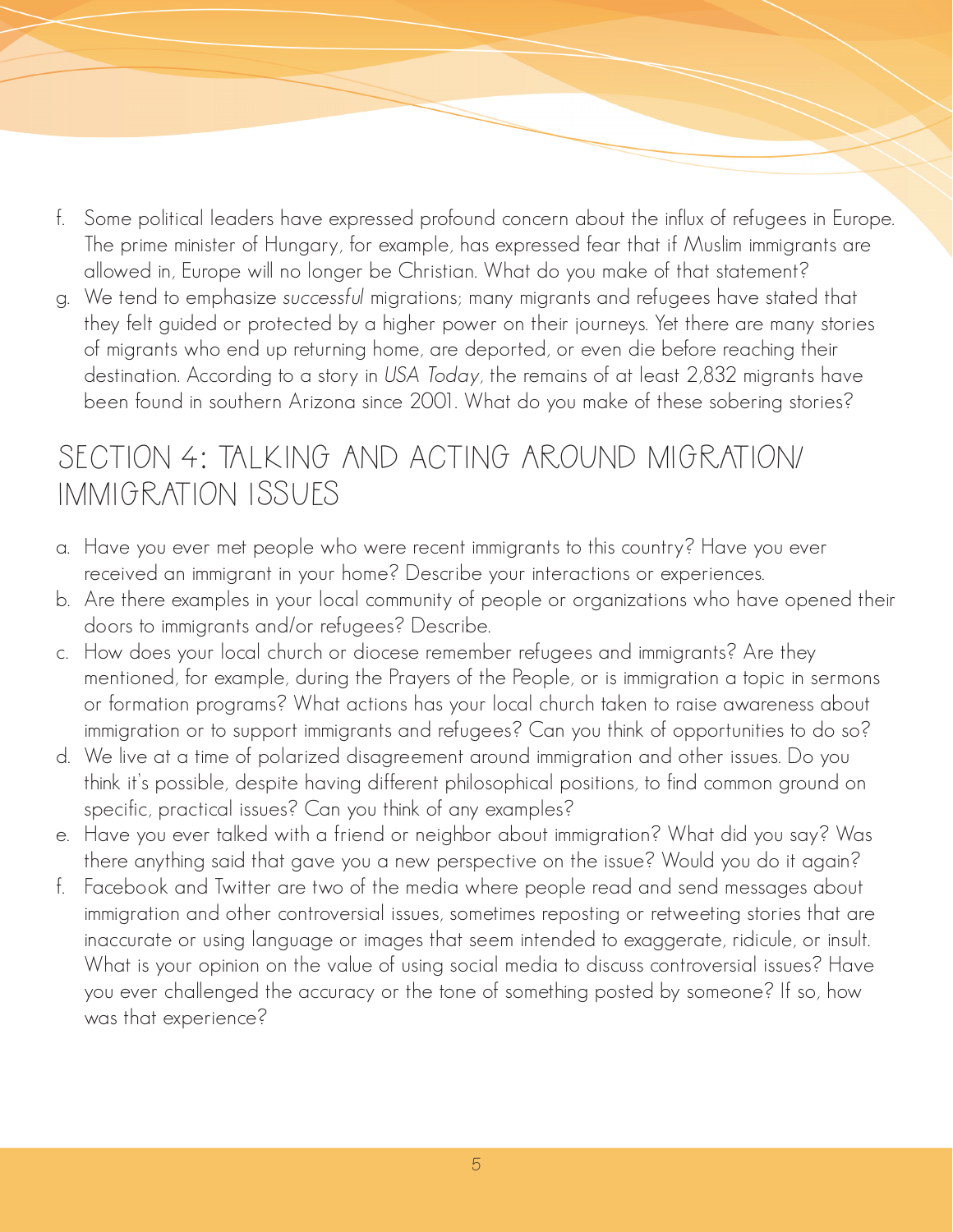# Tenets for Civil Discourse

Civil Discourse: A five-week curriculum is a resource published by the Office of Government Relations of the Episcopal Church. Written by members of the Presiding Bishop's staff, this course focuses on civil discourse as a primary strategy for learning from each other and explores how to use civil discourse for effecting change in our government. It covers tenets for civil discourse, values-based conversations, the messiness of policymaking, and the importance of maintaining a sacred space for debate. In order to be most effective, this curriculum requires skilled facilitators who will be able to encourage respectful, civil, and holy conversations around contentious issues.

The curriculum, including a leader guide and participant handouts, can be accessed at: www.VenAdelante.org/tenets. The following tenets are taken from Lesson 2, "Tenets for Civil Discourse."

RESPECT: No blaming, shaming, or attacking the other person.

LISTEN DEEPLY, discussing issues rather than people.

SPEAK FOR YOURSELF using "I" statements and personal experiences.

TRY TO UNDERSTAND other people's ideas and ask questions for clarification.

SHARE TALK TIME, giving everyone the opportunity to speak.

SAY "THANK YOU" when what someone has shared helps you.

SUSPEND JUDGMENT, presumptions, biases, and stereotypes, and seek to understand.

DISA GREE, DON'T DEBATE: It's not about winning an argument, but listening and learning together.

PRACTICE FOR GIVENESS: When mistakes are made, seek to forgive and be forgiven.

PAY ATTENTION TO FEELINGS AND THOUGHTS. If someone hurts your feelings, acknowledge the comment (not the person) and explain why.